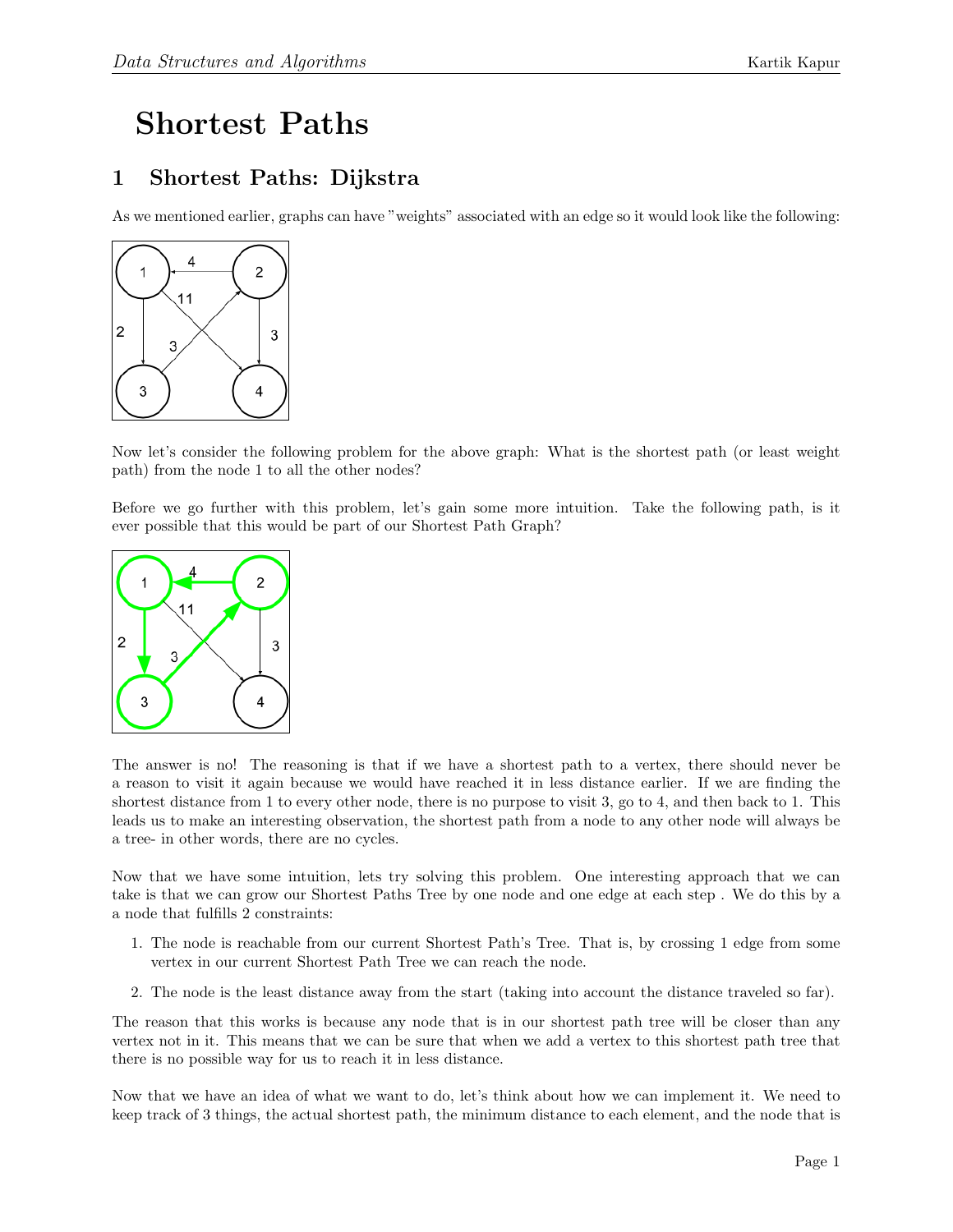the shortest distance away from the source. To keep track of the path, we can have an array of the "parent edge" for each vertex (what vertex leads to it) and backtrack until we reach the source, which would have no parent edge, this array would be called an edgeTo array. To find which element has the minimum distance at a certain step, we could use a Minimum Priority Queue that contains all the vertices and perform a deleteMin operation and add the returned node and its "parent edge" to the shortest path graph. However, once we remove all of our vertices from our Priority Queue (when we have our final shortest path tree), we would want to see the actual distance to each vertex, so we would have a second array that keeps track of the minimum distance to each element, we will call this our distTo array.

Before going through an example, let's go through the process of running this new algorithm. We would start off with a Priority Queue with our source's priority as 0 and all vertices priorities as infinity. Additionally, the distTo array would have an entry of 0 for the source and the edgeTo array would have an entry of null for all the elements (there is no edge to the source and we have no access to information about any other nodes). We proceed by performing a deleteMin operation. We remove the source and examine its neighbors. For each neighbor we examine we create an entry equal to the weight of their edge + distance to the source from the vertex the edge is "from" (0 in this case as "from" vertex is the source) in the distTo array- this value would also become its new priority in the priority queue. We would also put an entry in our edgeTo array with the edge from the source to the neighbor. This process continues until all the elements are removed from the Priority Queue.

When checking neighbors, we check to see if the distance to it is less than the current distance we have noted for it (the distTo element for that vertex), this process is called **edge relaxation**. If the distance to the node is greater than the current distance we have noted, then we do not change anything. Otherwise, we change the node's priority in the Priority Queue and the entry in the distTo array to be the smaller distance. We would also change the entry in the edgeTo array to be the edge that creates the smaller distance. To think about edge relaxation, consider some rubber band. At some given moment, we are "stretching" the rubber band across a path that connects 2 vertices. When we find one that is better, we can stop considering the other path and as a result are "relaxed" since we no longer are stretching our rubber band over 2 paths.

This approach is called **Dijkstra's Algorithm**. We will walk through an example of Dijkstra's, the left image in every sequence is the graph at the step we are on and the table next to it is the distTo array and the edgeTo array. An important note to realize is that entries in the distTo array are the priorities of elements in the Priority Queue.

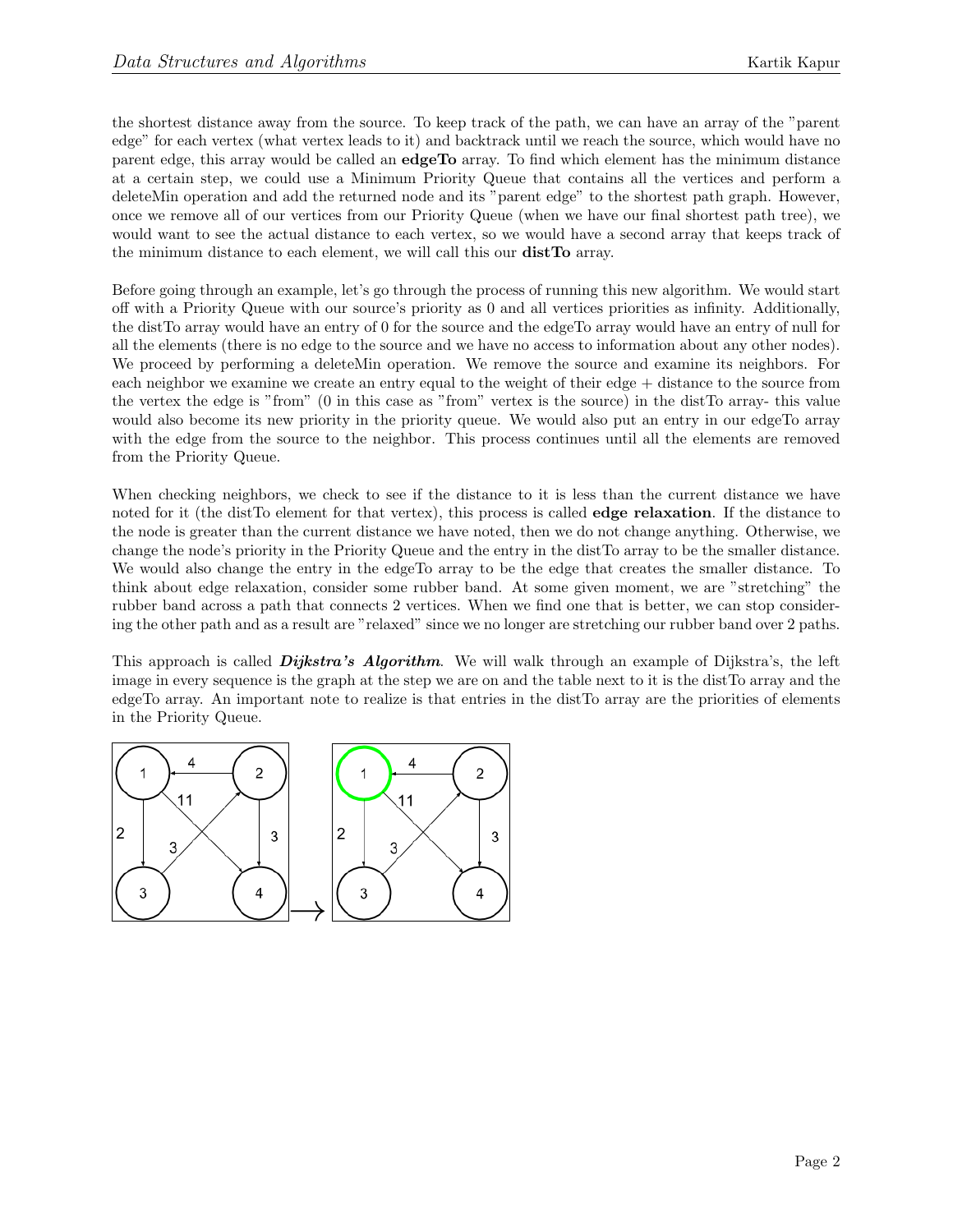| Vertex | DistTo   | EdgeTo | Vertex | DistTo   | EdgeTo            |
|--------|----------|--------|--------|----------|-------------------|
|        | 0        | --     |        | 0        | --                |
| 2      | $\infty$ | --     | 2      | $\infty$ | --                |
| 3      | $\infty$ | --     | 3      | 2        | $1 \rightarrow 3$ |
| 4      | $\infty$ | --     | 4      | 11       | $1\rightarrow 4$  |

We start off at the node 1 and have its priority be 0 while all of the others nodes have a priority of infinity. The distTo array would only have an entry, 0, for the vertex 1 while all other entries would be infinity. The edgeTo array would be null for all elements. In the next step, we perform a removeMin operation and delete the vertex 1 from the Priority Queue. When this occurs, we add an entry for all of its neighbors in the distTo array and the edgeTo array. The distTo element would be equal to the edge length from the source (an entry 2 for vertex 3 and entry 11 for vertex 4). The edgeTo element would be the edge between the source and the neighbors.



| Vertex         | DistTo | EdgeTo            | Vertex | DistTo         | EdgeTo            |
|----------------|--------|-------------------|--------|----------------|-------------------|
| 1              | 0      | $- -$             |        | 0              | --                |
| $\overline{2}$ | 5      | $3 \rightarrow 2$ | 2      | 5              | $3 \rightarrow 2$ |
| 3              | 2      | $1 \rightarrow 3$ | 3      | $\overline{2}$ | $1 \rightarrow 3$ |
| 4              | 11     | $1 \rightarrow 4$ | 4      | 8              | $2 \rightarrow 4$ |

We analyze perform another deleteMin operation on our Priority Queue. This time, we remove the vertex 3. We explore 3's neighbors and we discover that we can reach a new vertex, 2. We update our distTo array and priority to have the value dist  $[3] + e(3,2)$ , as this the total distance that 2 is from the source. We would also update the edgeTo array for vertex 2 with the entry of the edge between 3 to 2.

Once again we perform a deleteMin operation, this time we remove the vertex 2 as it has a lower priority/distance from the source than the vertex 4 (5 opposed to 11). We explore 2's neighbors and see that we have the vertex 1 and 4 as its neighbors. 1 is already part of our Shortest Path Tree (has been removed from our Priority Queue), so there is no way that we could find a cheaper route to it, so we do not change anything in the Priority Queue, distTo array, or edgeTo array. This can be validated by comparing distTo[1]  $= 0$  with distTo[2] + e(2,1) = 9. Now we will check 2's next neighbor, 4. We compare distTo[2] + e(2,4) = 8 and dist $T\text{o}[4] = 11$  and see that dist $T\text{o}[2] + e(2,4)$  is cheaper. As a result, we will change our priority of the 4 node in the Priority Queue and the distTo value of 4 to be equal to 8. We will also change the edgeTo array to have the edge from 2 to 4 as its value.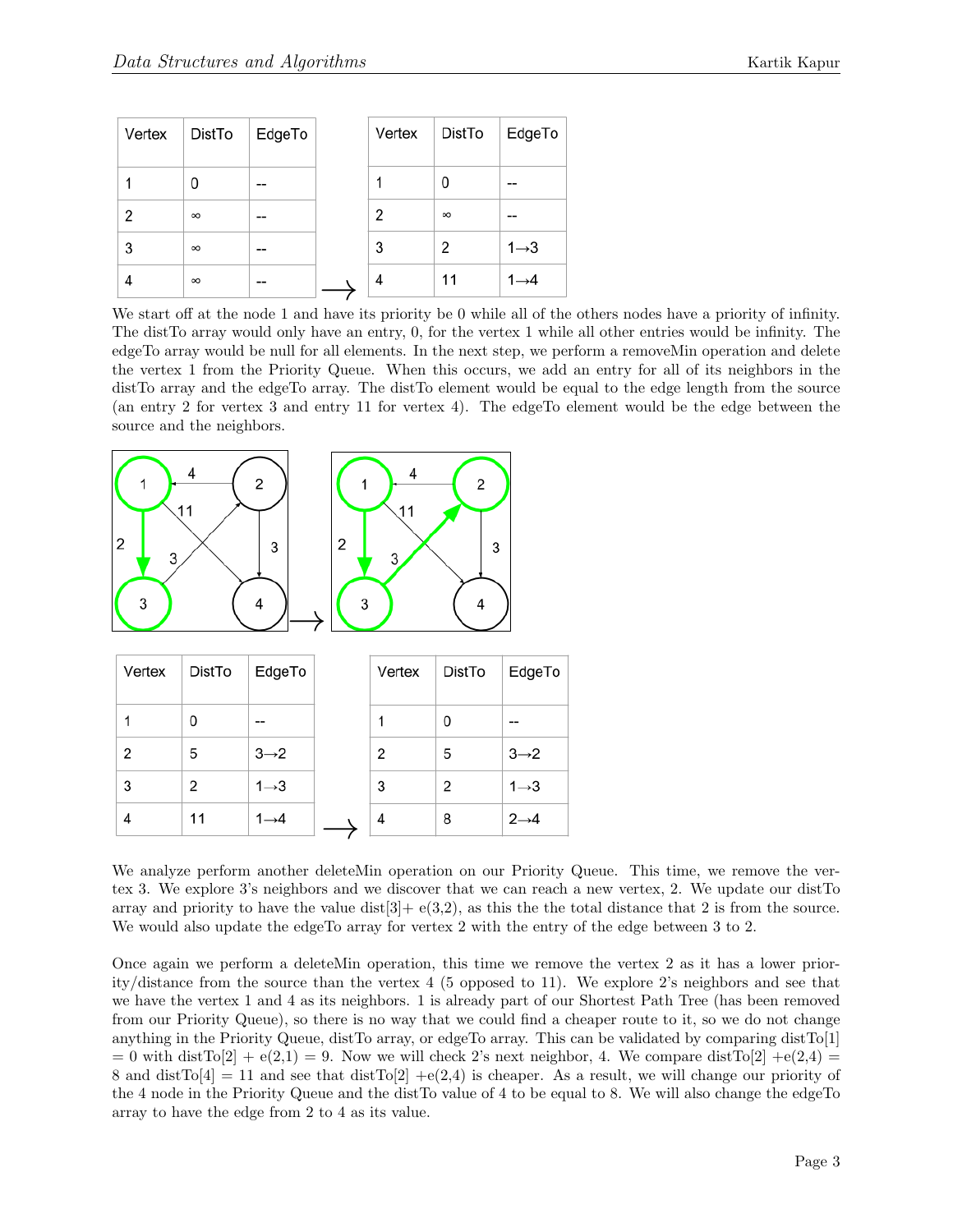| 2           | Vertex | DistTo        | EdgeTo            |
|-------------|--------|---------------|-------------------|
| 11          |        |               | --                |
| 2<br>3<br>3 | 2      | 5             | $3\rightarrow 2$  |
|             | 3      | $\mathcal{P}$ | $1 \rightarrow 3$ |
| 3           |        | 8             | $2 \rightarrow 4$ |

We perform 1 more delete min and remove the node 4 and add it to our Shortest Path Tree with the edge in the edgeTo array, the edge between 1 and 4. We realize that our Priority Queue is completely empty, which is the terminating condition for Dijkstra's algorithm, meaning we are done. In the above picture, there is only 1 graph and 1 distTo array, and they correspond to the same step.

As we learned earlier, we use a Priority Queue to see which element we should add to our Shortest Path's Tree where the priority of an element is the distTo entry for the vertex that its edge is coming from  $+$ the weight of the edge between the element we are looking at and the vertex connecting to it. We have  $\Theta(|V|)$  insertions,  $\Theta(|V|)$  deletions, and  $\Theta(|E|)$  decreasing of priorities. A single one of any of these operations would take  $O(\log(|V|)$  time. As a result, our runtime is  $O(|E|\log|V|+|V|\log|V|+|V|\log|V|)$ . In a connected graph, E is always between  $|V| - 1$  and  $|V|^2$  so we can simplify our expression to be  $O(|E| \log |V|)$ .

Dijkstra's is a pretty great algorithm; however, there are some pitfalls. Consider the following graphs and try to identify why running Dijkstra's would not return a valid answer.



In the first graph, if we took the path  $\{(1,3), (3,2), (2,1), (2,3), (3,2), (2,1) \ldots\}$  we could get into a neverending cycle because our shortest path would be negative infinity. This is because we could always get a lower path weight by taking the cycle again. In the second graph, we would start at vertex 1, then we would go to vertex 2 because it is closer to the source than vertex 3. We would then travel to vertex 4 because the distTo[4] would be 3, which is less than distTo[3] (5). In the next step, we travel to vertex 3 would get a nasty surprise: since the edge between 3 and 4 is negative, there was a shorter path to the vertex 4 that we did not consider! One that actually has negative weight.

These 2 examples show us a very important requirement for Dijkstra's Algorithm: the graph we are running the algorithm on can have no negative edges. The reasoning behind this is that if an edge is negative, there could be a different shortest path to a vertex that we do not consider since negative edge weights would take away from the total weight of a path.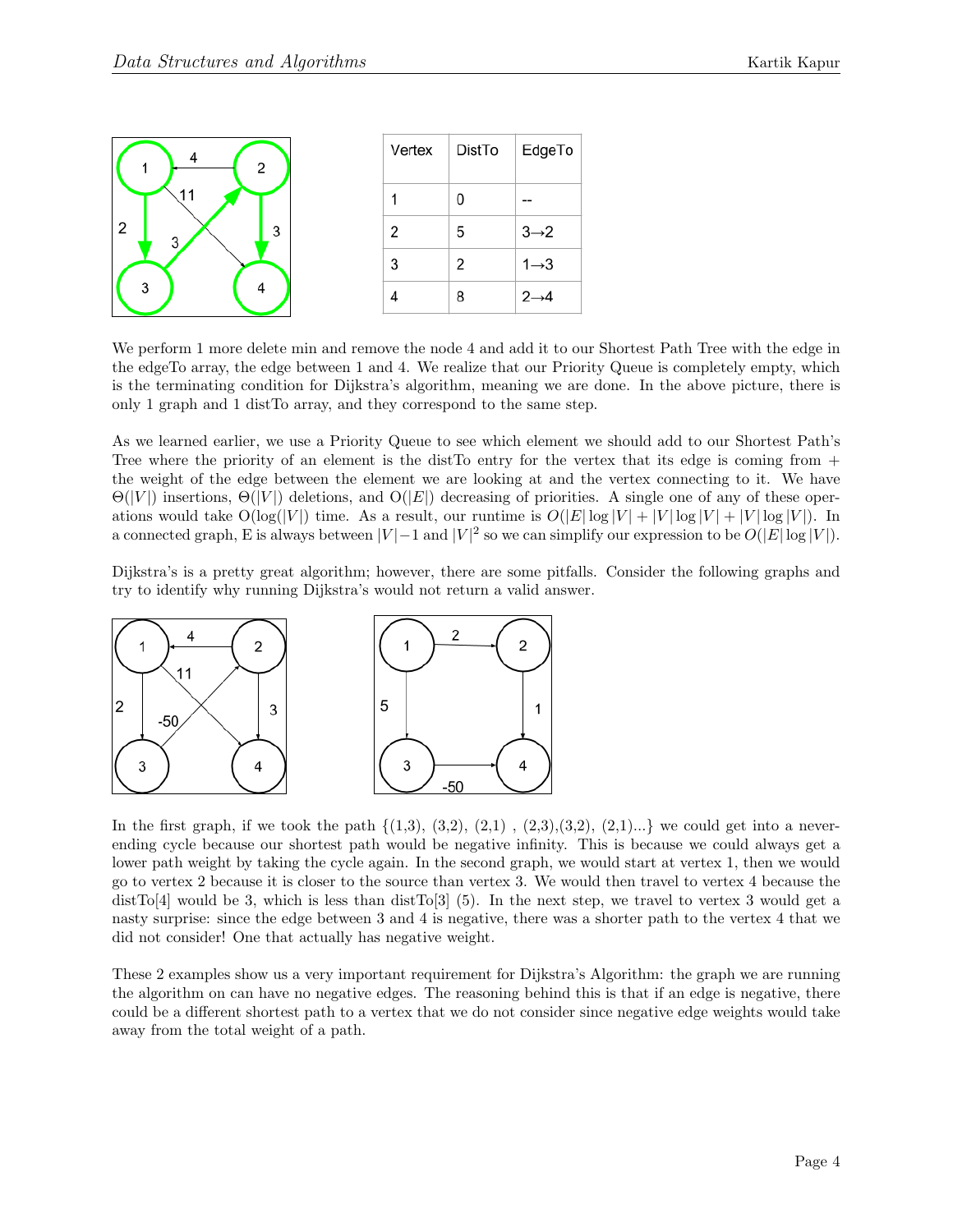## 2 Shortest Paths: A\*

Sometimes, we don't want to visit every vertex. Instead, we want to find the shortest path from one vertex to another. Dijkstra's algorithm would not be optimal as we would take the time to explore every vertex instead of the ones that we need. For example, if we used Dijkstra's to go from California to South America, we would go all the way to Africa! That really would be unoptimal. As a result, we would use a algorithm called  $A^*$ . The  $A^*$  Algorithm works off of the principle of a **heuristic**, which is an estimation to the cost that it will take to travel to the destination from a certain point. For A\* to work, you must have:

- Heuristics that are not overestimated (they are admissible)
- Consistent Heuristics

As long as the heuristics are admissible, you will always ind the correct shortest path between two nodes. Once again, we will do a walkthrough of how to run the  $A^*$  algorithm. The H inside of each node refers to the heuristic. We will be running  $A^*$  to find the shortest path from 1 to 5.



Here we start off at vertex 1. We enqueue the neighbors, 2 and 3, the distance to them, and their heuristic. The distance traveled so far is 0 from the vertex.

|                          | Vertex | DistTo | Heuristic | Sum |
|--------------------------|--------|--------|-----------|-----|
| 4<br>$\overline{2}$<br>6 |        | 0      | 6         | 6   |
| H:3<br>H:1<br>H:6        | 2      | 4      | 1         | 6   |
|                          | 3      | 1      | 8         | 9   |
| 5<br>2                   | 4      | 9      | 5         | 14  |
| 3<br>5<br>4              | 5      | 6      | 0         | 6   |
| H:5<br>H:0<br>H:8<br>5   | 6      | 5      | 3         | 8   |

The distance to the node 3 is less than the distance to 2; however, since we are running  $A^*$  and not Dijkstra's algorithm, we will take a look at the heuristic. We add the heuristic to the distance required to travel to the vertex and we see that going to 2 actually should lead to a shorter path. As a result, we will travel to 2.